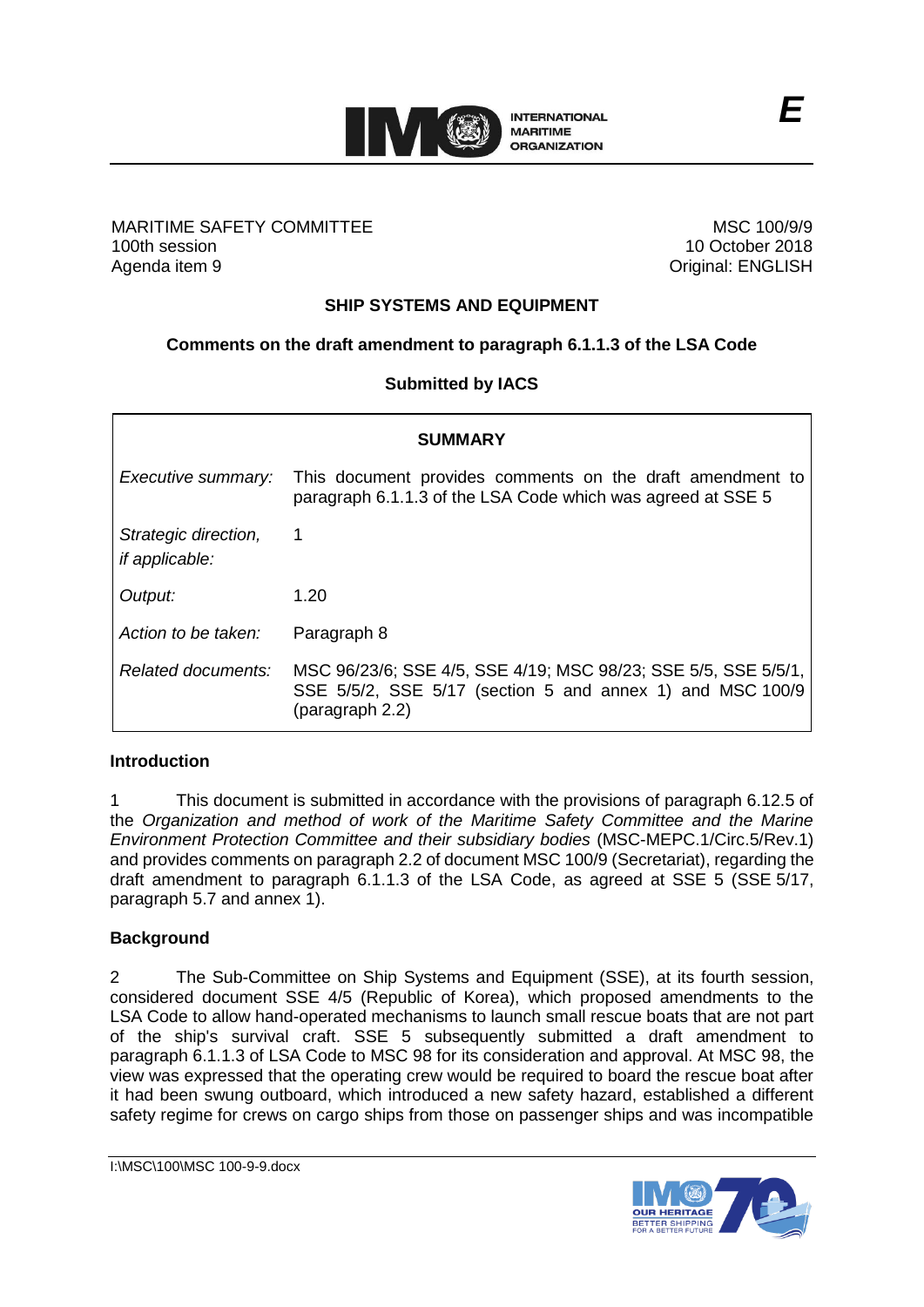with the general requirement for safe launching with the operating crew on board, as required in paragraph 6.1.1.1.2 of the LSA Code. Accordingly, MSC 98 instructed SSE 5 to further consider the draft amendment taking into account, *inter alia*, the above comment, and advise the Committee accordingly (MSC 98/23, paragraph 12.23).

3 SSE 5, having considered documents SSE 5/5 (Bahamas et al.), SSE 5/5/1 (Japan) and SSE 5/5/2 (Japan), instructed the LSA Working Group to finalize the draft amendment to paragraph 6.1.1.3 of the LSA Code (SSE 5/17, paragraph 5.6).

4 SSE 5 subsequently agreed to the draft amendment to paragraph 6.1.1.3 of the LSA Code for submission to MSC 100 for approval and subsequent adoption. The text of the draft amendment (SSE 5/17, annex 1) reads as follows: 1

"6.1.1.3 A launching appliance shall not depend on any means other than gravity or stored mechanical power which is independent of the ship's power supplies to launch the survival craft or rescue boat it serves in the fully loaded and equipped condition and also in the light condition.

On cargo ships equipped with a rescue boat which is not one of the ship's survival craft, having a mass not more than 700 kg in fully equipped condition, with engine, but without the crew, the launching appliance of the boat does not need to be fitted with stored mechanical power. Manual hoisting from the stowed position and turning out to the embarkation position shall be possible by one person. The force on the crank handle shall not exceed 160 N at the maximum crank radius of 350 mm. Means shall be provided for bringing the rescue boat against the ship's side and holding it alongside so that persons can be safely embarked."

### **Discussion**

5 In the view of IACS, the "means for bringing the rescue boat against the ship's side" in the last sentence of the draft amendment may be unclear. For instance, as rescue boats normally have a painter at the forward end of the boat, it would be open to interpretation as to whether the painter is deemed as providing a "means for bringing the rescue boat against the ship's side and holding it alongside so that persons can be safely embarked".

6 Consequently, and notwithstanding that a similar expression is found in SOLAS regulation III/11.8, IACS has identified a need to clarify what is acceptable in the context of the draft amended paragraph 6.1.1.3 of the LSA Code, with a view to facilitating its global and consistent application. IACS considers that the existing painter cannot constitute such a means of securing the rescue boat against the ship's side because the painter cannot exert a sufficient force to lessen unsafe movements of the rescue boat.

7 Notwithstanding the view of SSE 5 that "taking into account that the new provision of the LSA Code would allow for rescue boat arrangements that were not permitted so far, the Sub-Committee agreed that an application date based on the installation date of the equipment was unnecessary" (SSE 5/17, paragraph 5.5); IACS considers that the application of the aforementioned draft amendment should only apply to the equipment certified on or after the date the amendment will enter into force, as stated in the initial proposal provided in document MSC 96/23/6 (Republic of Korea, et al.).

 $\overline{a}$ 

<sup>&</sup>lt;sup>1</sup> Changes to the existing text are shown as additions/deletions.